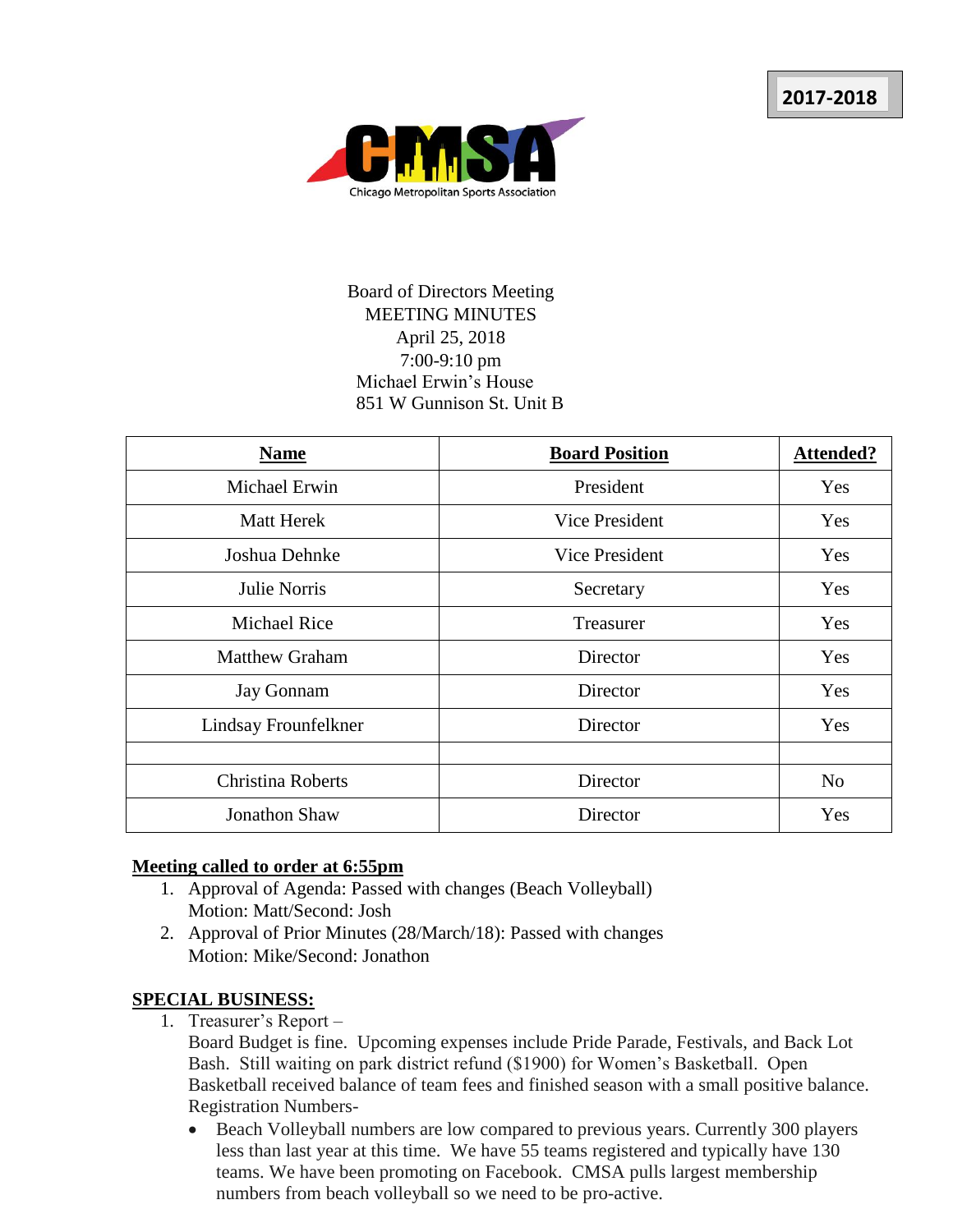- o Julie spoke to Kevin, Beach Volleyball Commissioner. He pushed back their early bird 2 weeks as well as pushing back their registration party (DS Tequila) until mid-May. Kevin feels confident the numbers will improve as we get closer to party and opening day. Board will continue to promote that registration is open and the registration party on Facebook. Kevin also asked if we can transfer the CMSA Beach Volleyball page admin rights from Todd Paulson. Mike will contact Todd. Mike will also get member list from last year and send an email.
- Kickball opened registration and numbers are low but they have time before league starts.

### **Motion to Approve: Michael/ Second: Matt**

2. By-Law Suggested Changes

Michael and Matt reviewed the existing bylaws and drafted suggested revisions to: elections, board structure, job descriptions and term limits. Proposed revisions were sent to Board members last month for review and open for discussion during tonight's meeting.

Based on board discussions, Michael and Matt requested that each board member send an "I agree"/ "I disagree" or something in between on each of the proposed revisions by next Friday. Michael and Matt will further define/clarify the language of revisions for next meeting. Board will present proposed changes to general membership for vote at June meeting.

- 3. Commissioners Playbook/Succession Planning-
	- Michael made revisions and edits from board discussions. Michael, Matt and Matt will format document to pdf and email to commissioners. Under current board structure Vice President 2 (under new structure, if implemented Vice President of Athletics) will be responsible for updating future handbooks and will send out to commissioners annually.
- 4. CMSA Pride Month Events-
	- Pride on Pitch registration is low at 53 players. Event is inexpensive to run so tournament will not lose money. Tournament has 4 travel teams, Detroit, 2 New York teams, and a team from Twin Cities. Chicago teams- 4 Upper competitive teams and 5 lower division teams. Matt Graham confident more players will register in May.
	- Pride Bowl- Almost sold out. One open slot should be filled by Friday. Women's league has 6 teams. New teams from Austin, South Florida and DC. We got a welcome letter from the Mayor. Compete magazine will come out before Pride Bowl. Matt is still working with them on it. Howard Brown is officially the medical partner for Pride Bowl and also have athletics trainer volunteers. Matt will connect David, Howard Brown director, with Mike to discuss putting out press release of our partnership.
	- Senior Cup has 5 registered teams. San Jose, Minnesota, Madison, New York. No Chicago teams registered yet (typical) they will register last minute. Michael will send out another reminder to Chicago teams. Senior Cup is also usually in the fall so may not be on the radar. Fields are now at Winnemac Park. Damen/Foster. Michael was approached about hotel contract for Best Western on Broadway. Rejected because rate was \$289/night. No hotel contract for event in place. Lost money on hotel contract for Pride Bowl previous year because we didn't hit minimum reservation number.
		- o Rainout Plan: Assess the fields day by day. Issue in 2014 or 2015 was that rather than cancel just one day and re-assess fields later day or next day, the entire tournament was cancelled. Fields drained and sun was out next day, so tournament could have been played.
		- $\circ$  12-14 teams is successful tournament. Mark will push the event in inter-league tournament in Milwaukee. Can Mark take CMSA giveaway's to promote?
	- Pride Pool Tournament- Jonathon checked with venue. They can accommodate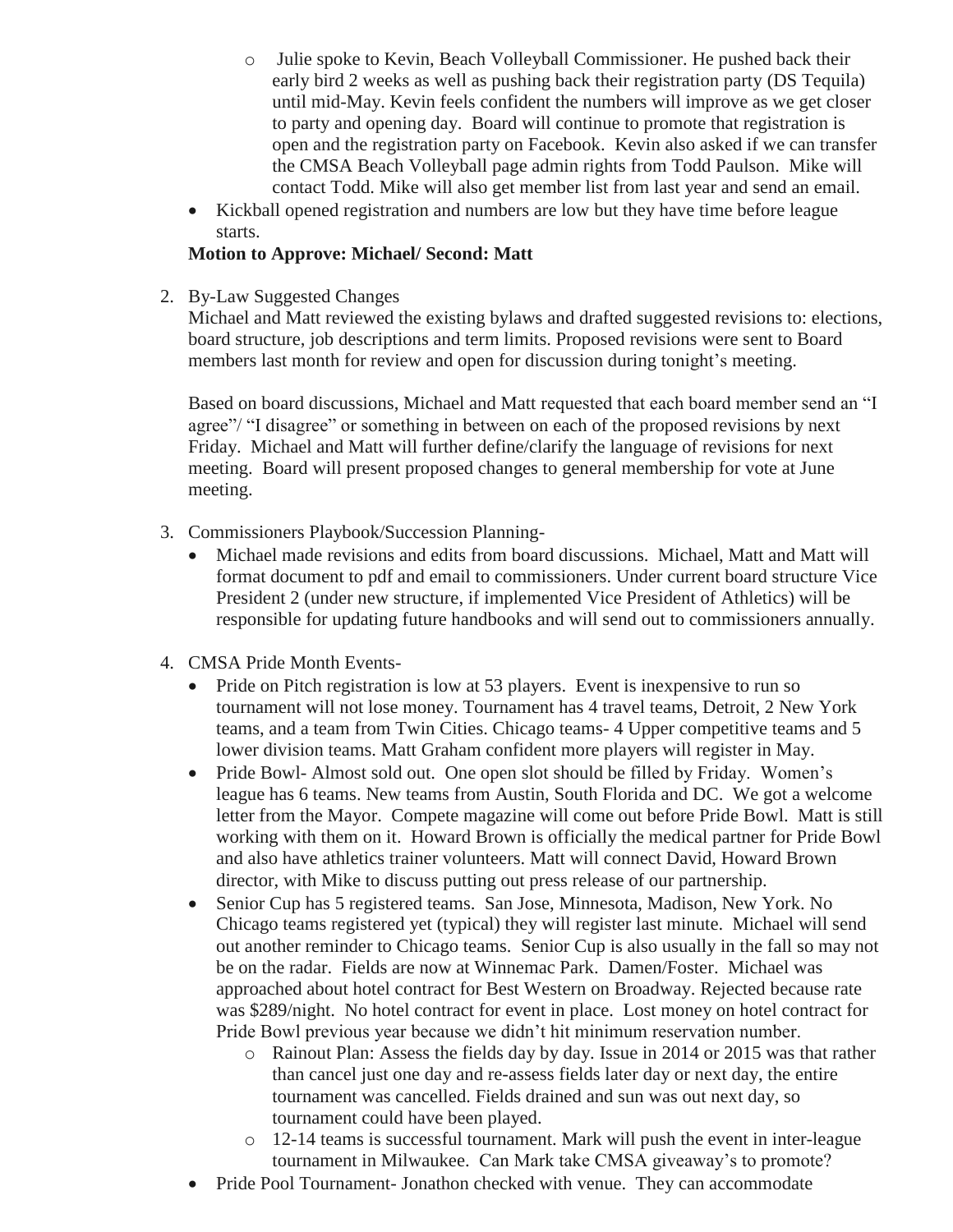tournament but Jonathon is concerned participation will be low because so many members play softball, soccer, football. Board agrees to no pool tournament this year.

- Pride Parade- We have a contract with sound people but has not finalized it yet because of discussion of live DJ. Jay will finalize plan with Christina and confirm if additional equipment is needed. Float is reserved but we need to finalize the look of float, based on space for DJ, etc. That will determine the final float pricing.
- 5. General/Pride Survey-

General questions part is complete. Mike will send some additional pride questions to include and will also draft transgender language. Survey will go out on Tuesday. Prizes will be Sky tickets for Pride Night, June 3<sup>rd</sup>.

6. HOF-

Meeting was held April 24, 2018. Committee reviewed 8 candidate applications and voted to induct 3 members into HOF. New HOF inductees are Bill Helton, Bill Enright, and Joe Green. Ceremony will be on July 28, 2018. Location to be determined. Mary's Attic possible venue.

- 7. Partner/Events Update
	- Sky Pride Night is June 1, 2018. Sky reached out to see if we would be on their planning committee. Lindsay, Julie and Jay volunteered. Sky has not committed to Pride float involvement.
	- Sky Fireside Chats- LGBTQ issues. Sky is planning to put together speaking engagements to discuss how LBGTQ issues has shaped their industry in the past few years. Still early in discussion so maybe events in late summer/fall.
	- Goodman Theatre- "The Wolves" Lindsey confirmed that 1 CMSA member bought tix however, it is likely members attended game and did not use the discount code. Game did sell out.
	- Goodman Theatre- "Support Group for Men"- Runs June 23-July 29. "A Wrigley Ville guys night- questions of sexuality and gender identity". Goodman will give discount code for shows between June  $23$ -July  $1<sup>st</sup>$ . Jay and Lindsay will clarify ticket cost (\$20), amount of discount, and come back with more options. Group tickets-minimum is 10 tickets.
	- Broadway Gives Back. Is there an opportunity for CMSA to volunteer to staff the fundraising bucket? Theater will announce the organization name before the show. Lindsay will check it out.
	- Wrigley at the Park- Christina has a contact. Jay will check with Christina and will update next meeting.
	- Chicago White Sox/ Red Stars- Jay will investigate further
	- Movie in the Park/Concerts in the Park- Jay will investigate further
	- Happy Hour Event- Downtown is the preferred location. Downtown public transportation is easier for members. Jay will investigate possible locations.
	- Boat Cruise is tabled for now.
- 8. Self Defense Class-

Only 2 registered to date. Table the event until July. Julie will determine whether to cancel the event by Wednesday.

9. Questions/concerns from Membership – None

#### **NEW BUSINESS/CLOSE:**